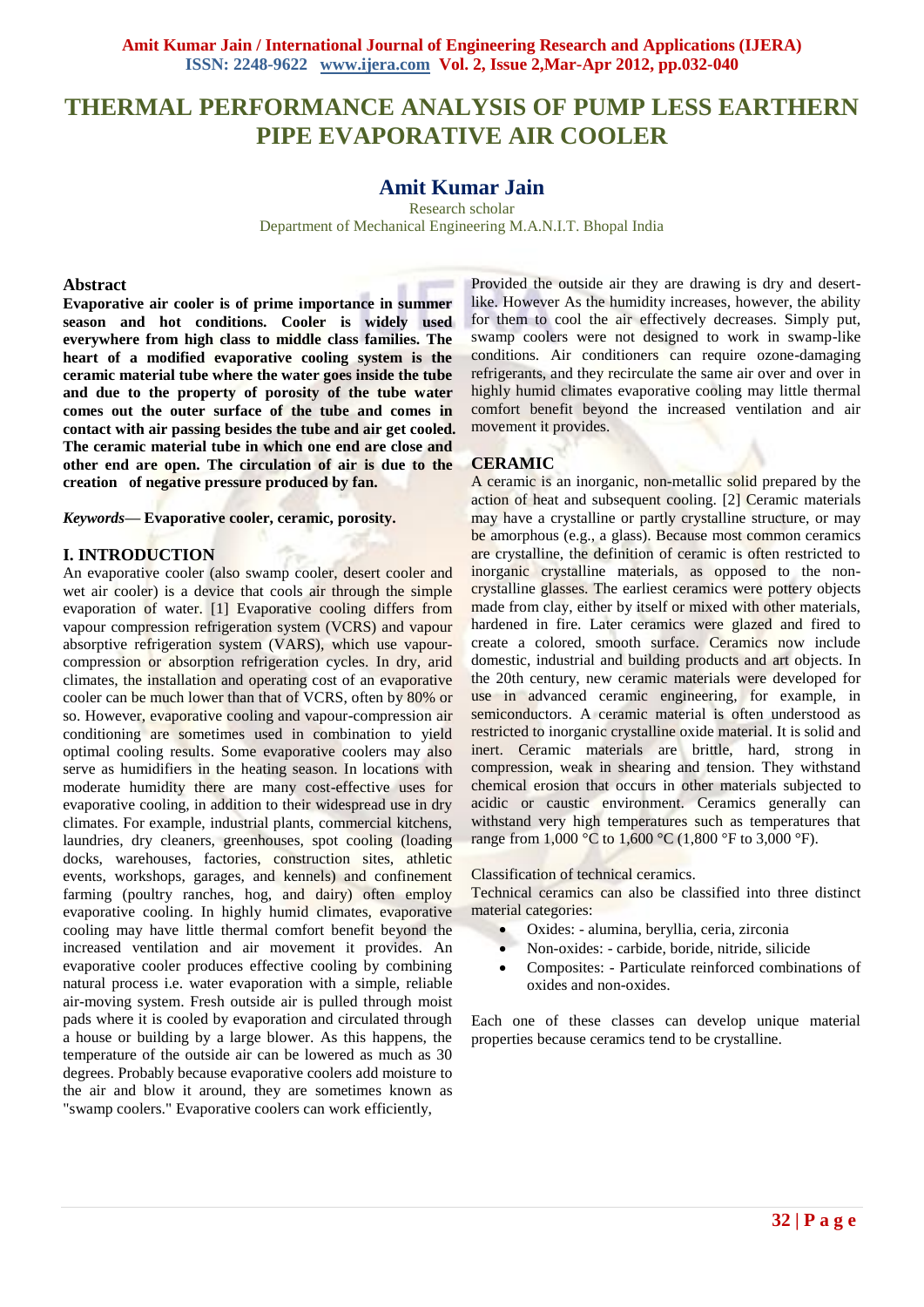Examples of white ware ceramics.

- [Earthenware:](http://en.wikipedia.org/wiki/Earthenware) which is often made from clay, [quartz](http://en.wikipedia.org/wiki/Quartz) and [feldspar.](http://en.wikipedia.org/wiki/Feldspar) [3]
- [Stoneware:](http://en.wikipedia.org/wiki/Stoneware) [Porcelain,](http://en.wikipedia.org/wiki/Porcelain) which are often made from [kaolin](http://en.wikipedia.org/wiki/Kaolin) [Bone china.](http://en.wikipedia.org/wiki/Bone_china)

So we introduce a modified evaporative cooling system which cools air and produce low humidity in air without using water pump  $\&$  also replacing pad's with ceramic pipe's which will save electricity & water consumption. Our ceramic pipes are made of normal mud used for making water pots which is present in abundant. It is cheaply available everywhere & it is easy to process.

### **Evaporative air cooling.**

Evaporative cooling is a physical phenomenon in which [evaporation](http://en.wikipedia.org/wiki/Evaporation) of a liquid, typically into surrounding air, cools an object or a liquid in contact with it. [Latent heat](http://en.wikipedia.org/wiki/Latent_heat) describes the amount of heat that is needed to evaporate the liquid; this heat comes from the liquid itself and the surrounding gas and surfaces. When considering water evaporating into air, the [wet-bulb temperature,](http://en.wikipedia.org/wiki/Wet-bulb_temperature) as compared to the air's [dry-bulb](http://en.wikipedia.org/wiki/Dry-bulb_temperature)  [temperature,](http://en.wikipedia.org/wiki/Dry-bulb_temperature) is a measure of the potential for evaporative cooling. The greater the difference between the two temperatures, the greater the evaporative cooling effect. When the temperatures are the same, no net evaporation of water in air occurs, thus there is no cooling effect. A simple example of natural evaporative cooling is [perspiration](http://en.wikipedia.org/wiki/Perspiration) or sweat which the body secretes in order to cool itself. The amount of heat transfer depends on the evaporation rate, which in turn depends on the [humidity](http://en.wikipedia.org/wiki/Humidity) of the air and its temperature, which is why one's sweat accumulates more on hot, humid days: the perspiration cannot evaporate. A recent application of evaporative cooling is the "self-refrigerating" beverage can. A separate compartment inside the can contains a [desiccant](http://en.wikipedia.org/wiki/Desiccant) and cooling liquid. Just before consumption, the desiccant comes into contact with the cooling liquid, inducing evaporation. Evaporative cooling is a very common form of cooling buildings for [thermal comfort](http://en.wikipedia.org/wiki/Thermal_comfort) since it is relatively cheap and requires less energy than many other forms of cooling. However, evaporative cooling requires an abundant water source as an evaporate, and is only efficient when the relative humidity is low, restricting its effective use to dry climates.

### **Humidification Process.**

The process in which the [moisture](http://www.brighthub.com/engineering/mechanical/articles/41447.aspx) or water vapour or [humidity](http://www.brighthub.com/engineering/mechanical/articles/41447.aspx) is added to the air without changing its dry bulb (DB) temperature is called as humidification process. This process is represented by a straight vertical line on the psychrometric chart starting from the initial value of relative humidity, extending upwards and ending at the final value of the relative humidity. In actual practice the pure humidification process is not possible, since the humidification is always accompanied by cooling or heating of the air.

#### **Cooling and Humidification Process.**

Cooling and humidification process is one of the most commonly used air conditioning application for the cooling purposes. [4] In this process the moisture is added to the air by passing it over the stream or spray of [water](http://www.brighthub.com/engineering/mechanical/articles/41447.aspx) which is at temperature lower than the dry bulb temperature of the air. When the ordinary air passes over the stream of water, the particles of water present within the stream tend to get evaporated by giving up the heat to the stream. The evaporated water is absorbed by the air so its moisture content, thus the humidity increases. At the same time, since the temperature of the absorbed moisture is less than the DB bulb temperature of the air, there is reduction in the overall temperature of the air. Since the heat is released in the stream or spray of water, its temperature increases. One of the most popular applications of cooling and humidification is the evaporative cooler, also called as the desert cooler. The evaporative cooler is the sort of big box inside which is a small water tank, small water pump and the fan. The water from the tank is circulated by the pump and is also sprayed inside the box. The fan blows strong currents of air over the water sprays, thus cooling the air and humidifying it simultaneously. The evaporative cooler is highly effective cooling devise having very low initial and running cost compared to the unitary air conditioners. For cooling purposes, the cooling and humidification process can be used only in dry and hot climates like desert areas, countries like India, China, and Africa etc. This cooling process cannot be used in hot and high humidity climates. The cooling and humidification process is also used in various industries like textile, where certain level of temperature and moisture content has to be maintained. In such cases large quantity of water is sprayed, and large blowers are used to blow the air over the spray of water. During the cooling and humidification process the dry bulb of the air reduces, its wet bulb and the dew point temperature increases, while its moisture content and thus the relative humidity also increases. Also the sensible heat of the air reduces, while the latent heat of the air increases resulting in the overall increase in the enthalpy of the air. Cooling and humidification process is represented by an angular line on the psychrometric chart starting from the given value of the dry bulb temperature and the relative humidity and extending upwards toward left.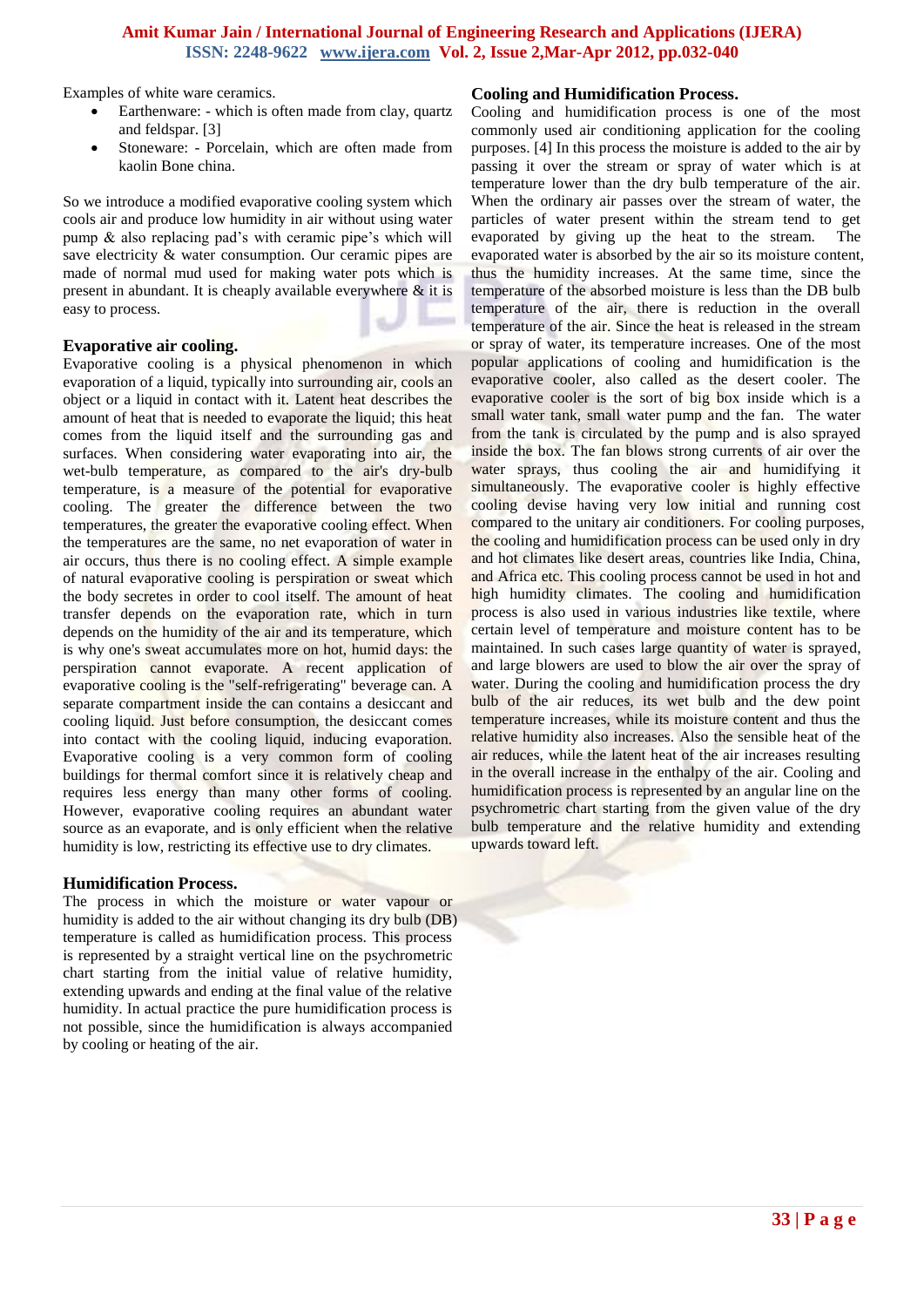



Fig.1 Cooling and humidification process

Where,

 $t_1$  = inlet air dry blub temperature.

 $t_2$  = air dry bulb temperature after cooling.

 $t_3$  = ideal cooling temperature.

## w **=** Relative humidity.

#### **II. PARAMETERS FOR ANALYSIS Psychrometrics**

Psychrometrics or psychrometry are terms used to describe the field of engineering concerned with the determination of physical and thermodynamic properties of gas-vapour mixtures. The term derives from the Greek *psuchron* meaning "cold" and metron meaning "means of measurement". Common applications. Although the principles of psychrometry apply to any physical system consisting of gasvapour mixtures, the most common system of interest is the mixture of water vapour and air, because of its application in [heating, ventilating, and air-conditioning](http://en.wikipedia.org/wiki/HVAC) and [meteorology.](http://en.wikipedia.org/wiki/Meteorology) In human terms, our comfort is in large part a consequence of, not just the temperature of the surrounding air, but (because we cool ourselves via perspiration) the extent to which that air is saturated with water vapour.

**[Dry-bulb temperature](http://en.wikipedia.org/wiki/Dry-bulb_temperature) (***DBT***)** is that temperature of an air sample, as determined by an ordinary thermometer, the thermometer's bulb being dry. [5] It is typically the [abscissa](http://en.wikipedia.org/wiki/X-axis)  [\(horizontal axis\)](http://en.wikipedia.org/wiki/X-axis) of the graph. The SI units for temperature are [Kelvin](http://en.wikipedia.org/wiki/Kelvin) or [degrees Celsius;](http://en.wikipedia.org/wiki/Degrees_Celsius) other units are [degrees Fahrenheit](http://en.wikipedia.org/wiki/Degrees_Fahrenheit) and [degrees Rankine.](http://en.wikipedia.org/wiki/Degrees_Rankine)

**[Wet-bulb temperature](http://en.wikipedia.org/wiki/Wet-bulb_temperature) (WBT)** is that temperature of an air sample after it has passed through a constant-pressure, ideal, adiabatic saturation process, i.e. after the air has passed over a large surface of liquid water in an insulated channel. [6] In practice, this is the reading of a thermometer whose sensing bulb is covered with a wet sock evaporating into a rapid stream of the sample air. When the air sample is saturated with water, the WBT will read the same as the DBT. The slope of the line of constant WBT reflects the heat of

vaporization of the water required to saturate the air of a given relative humidity.

**[Dew point](http://en.wikipedia.org/wiki/Dew_point) temperature (***DPT***)** is that temperature at which a moist air sample at the same pressure would reach water vapour "saturation". At this point further removal of heat would result in water vapour condensing into liquid water fog or (if below freezing) solid hoarfrost. The dew point temperature is measured easily and provides useful information, but is normally not considered an independent property of the air sample. It duplicates information available via other humidity properties and the saturation curve.

**[Relative humidity](http://en.wikipedia.org/wiki/Relative_humidity) (***RH***)** is the ratio of the mole fraction of water vapour to the mole fraction of saturated moist air at the same temperature and pressure [7]. RH is dimensionless, and is usually expressed as a percentage. Lines of constant RH reflect the physics of air and water: they are determined via experimental measurement. It may be noted that the notion that air "holds" moisture or moisture "dissolves" in dry air and saturates the solution at some proportion is an erroneous (albeit widespread) concept.

**[Humidity ratio](http://en.wikipedia.org/wiki/Mixing_ratio)** (also known as moisture content or mixing ratio) is the proportion of mass of water vapour per unit mass of dry air at the given conditions (DBT, WBT, DPT, RH, etc.). It is typically the [ordinate \(vertical axis\)](http://en.wikipedia.org/wiki/Y-axis) of the graph. For a given DBT there will be a particular humidity ratio for which the air sample is at 100% relative humidity. The relationship reflects the physics of water and air and must be measured. Humidity ratio is dimensionless but is sometimes expressed as grams of water per kilogram of dry air or grains of water per pound of air (7000 grains equal 1 pound). Specific humidity is closely related to humidity ratio but always lower in value as it expresses the proportion of the mass of water vapour per unit mass of the air sample (dry air plus the water vapour).

**[Specific enthalpy](http://en.wikipedia.org/wiki/Enthalpy)** symbolized by "*h'*, also called heat content per unit mass is the sum of the internal (heat) energy of the moist air in question including the heat of the air and water vapour within. In the approximation of ideal gases, lines of constant enthalpy are parallel to lines of constant WBT. Enthalpy is given in (SI) joules per kilogram of air or BTU per pound of dry air.

**[Specific volume](http://en.wikipedia.org/wiki/Specific_volume)** also called inverse of density is the volume per unit mass of the air sample. The SI units are cubic meters per kilogram of dry air; other units are cubic feet per pound of dry air.

#### **INSTRUMENTATION USED**

- A small pump less ceramic pipe cooler whose specification is shown below in the table 1.
- Dry and wet bulb thermometers for measurement of dry bulb and wet bulb temperatures.
- Pshychrometric charts for calculation of relative and specific humidity.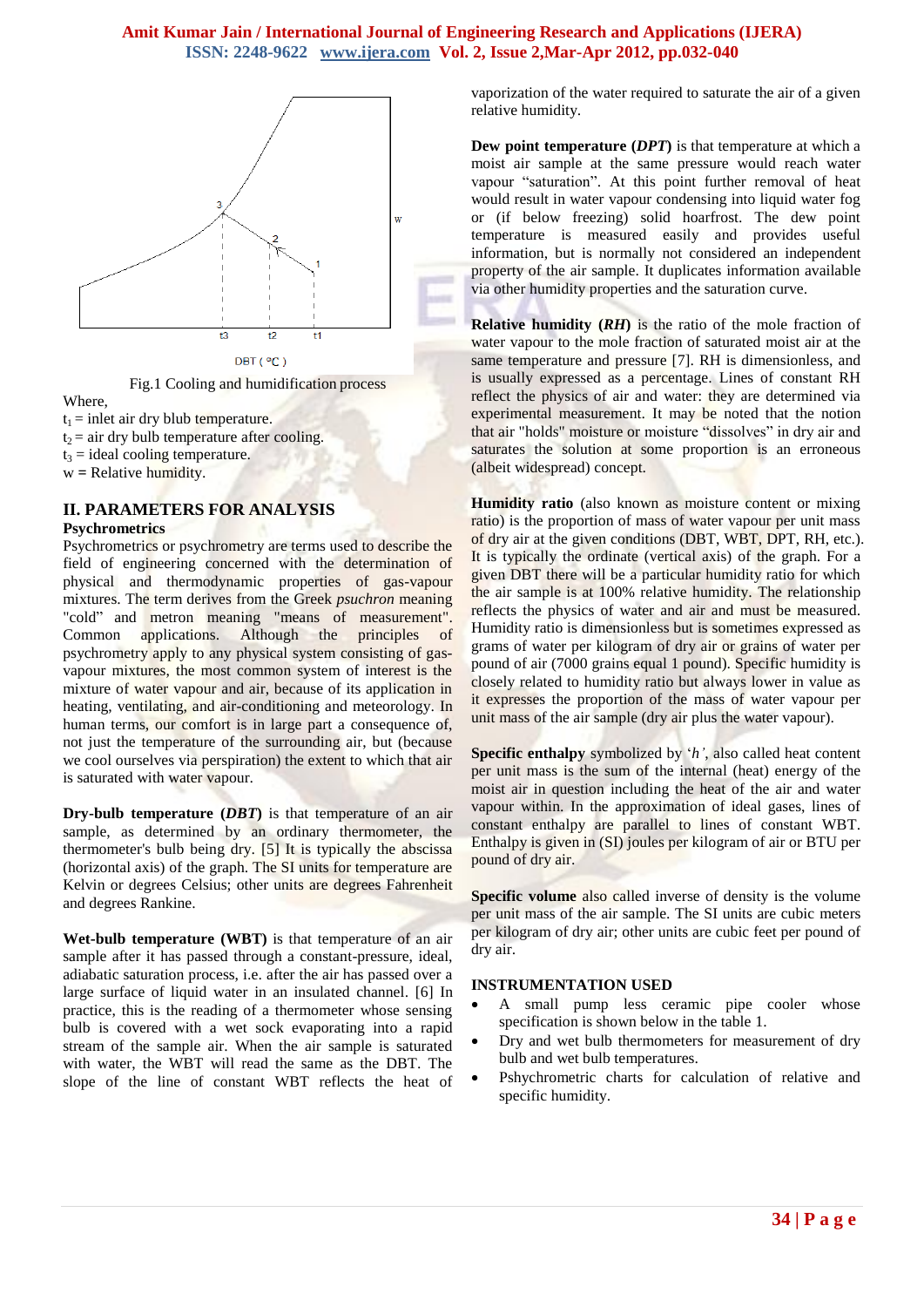A velocity measurement instrument (Anemometer).

### **III. DETAILED SPECIFICATION OF PIPE & COOLER**

#### **Hollow pipes made of ceramic material.**

We have taken outer diameter of pipes as 3.5 cm & inner diameter of the pipes as 2 cm. Length of pipes is 16 inches. In our cooler we have used 17 pipes. In which 7 are fitted at back side of cooler & 5 pipes at both sides. Our ceramic pipes are made of normal mud used for making water pots which is present in abundant, cheaply available everywhere & easy to process. It is made from GI sheet die .It is heated at 70 °C for five hours. Traditional ceramic raw materials include clay minerals such as kaolinite. The physical properties of any ceramic substance are a direct result of its crystalline structure and chemical composition. A material's strength is dependent on its microstructure. The engineering processes to which a material is subjected can alter this microstructure. Theoretically, a material could be made infinitely strong if the grains are made infinitely small.



Fig.2 Ceramic pipes.

#### **A rectangular metal box.**

It is made from GI sheet of 20 gauge.Sheet metal is simply [metal](http://en.wikipedia.org/wiki/Metal) formed into thin and flat pieces. It is one of the fundamental forms used in [metalworking,](http://en.wikipedia.org/wiki/Metalworking) and can be cut and bent into a variety of different shapes. Countless everyday objects are constructed of the material. Thicknesses can vary significantly, although extremely thin thicknesses are considered as [foil](http://en.wikipedia.org/wiki/Foil) or [leaf,](http://en.wikipedia.org/wiki/Metal_leaf) and pieces thicker than 6 mm (0.25 in) are considered [plate.](http://en.wikipedia.org/wiki/Structural_steel) Sheet metal is available as flat pieces or as a coiled strip. The coils are formed by running a continuous sheet of metal through a [roll slitter.](http://en.wikipedia.org/wiki/Roll_slitting) The thickness of the sheet metal is called its [gauge.](http://en.wikipedia.org/wiki/Sheet_metal_gauge) The gauge of sheet metal ranges from 30 gauge to about 8 gauge. The larger the gauge number, the thinner the metal. There are many different metals that can be made into sheet metal, such as [aluminium,](http://en.wikipedia.org/wiki/Aluminum) [brass,](http://en.wikipedia.org/wiki/Brass) [copper,](http://en.wikipedia.org/wiki/Copper) [steel,](http://en.wikipedia.org/wiki/Steel) [tin,](http://en.wikipedia.org/wiki/Tin) [nickel](http://en.wikipedia.org/wiki/Nickel) and [titanium.](http://en.wikipedia.org/wiki/Titanium) For decorative uses, important sheet metals include [silver,](http://en.wikipedia.org/wiki/Silver) [gold,](http://en.wikipedia.org/wiki/Gold) and [platinum](http://en.wikipedia.org/wiki/Platinum)

(platinum sheet metal is also utilized as a [catalyst.](http://en.wikipedia.org/wiki/Catalyst)) The sheet metal gauge (sometimes spelled gage) indicates the standard thickness of sheet metal for a specific material. For most materials, as the gauge number increases, the material thickness decreases. Sheet metal thickness gauges for steel are based on the weight of steel, allowing more efficient calculation of the cost of material used. The weight of steel is 41.82 pounds per square foot per inch of thickness  $(8039 \text{ kg/m}^3)$ ; this is known as the Manufacturers Standard Gage for Sheet Steel. For other materials such as aluminium and brass the thicknesses will be different.



Fig.3 Rectangular box.

| <b>PARAMETERS</b>                     | <b>SPECIFICATIONS</b>       |
|---------------------------------------|-----------------------------|
| <b>DIMENSIONS</b>                     | 19.5" X 14.5"               |
| <b>BLOWER/FAN</b>                     | 90 WATTS                    |
| <b>SUPPLY VOLTAGE</b>                 | 220 VOLTS A.C.              |
| <b>EFFECTIVE COOLING</b><br>AREA      | 15 X 12 FEET<br><b>ROOM</b> |
| <b>ELECTRIC</b><br><b>CONSUMPTION</b> | 90 WATTS /H                 |
| <b>WATER SUMP</b><br><b>CAPACITY</b>  | 7 litre                     |

Table.1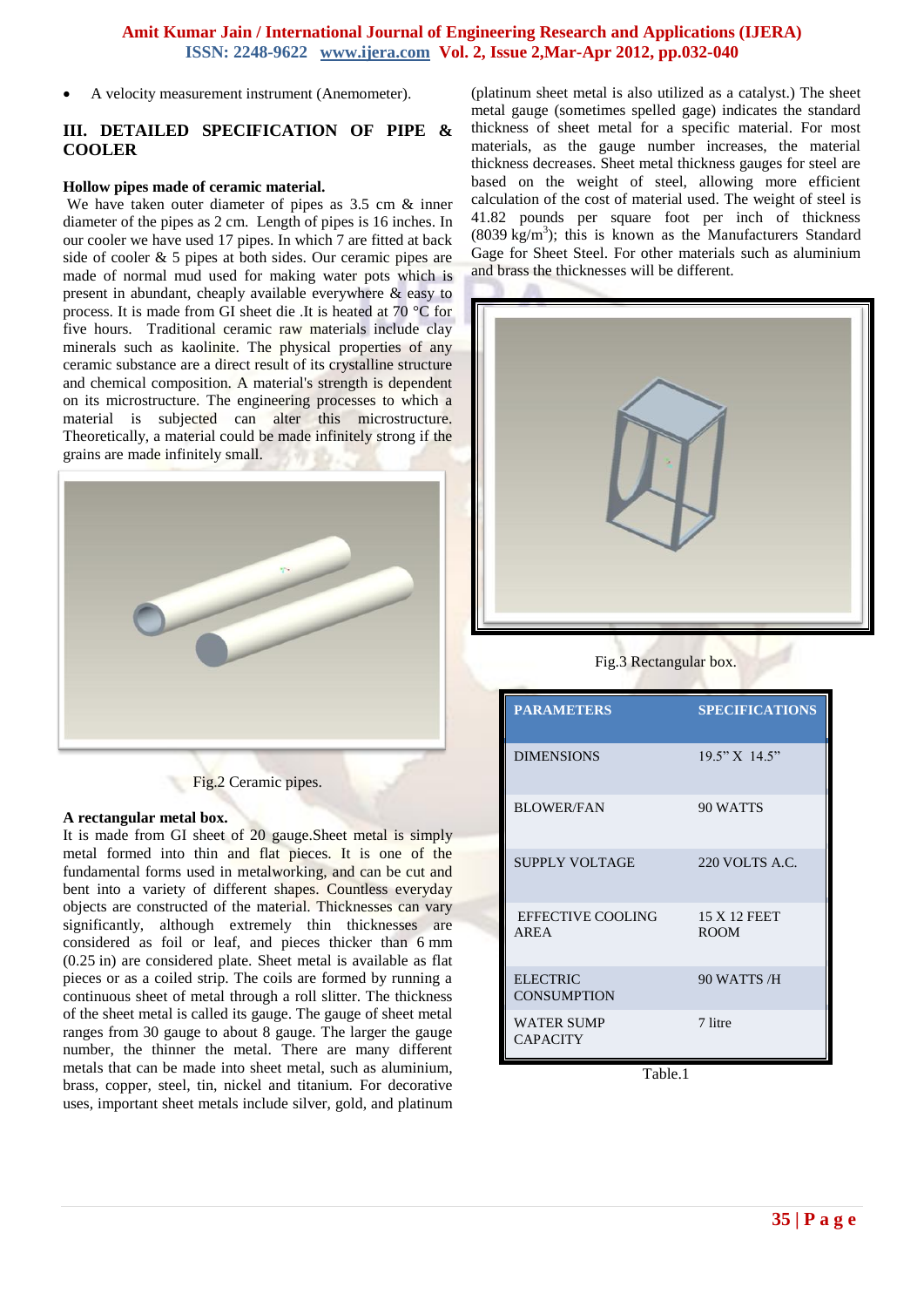

Fig.4 Modified cooler



Fig.6 Back side view of cooler.

## **IV. ARRANGEMENT OF PIPES IN COOLER.**



Fig.5 Left side view of cooler.

## **V. ANALYSIS & OBSERVATIONS**

Observations are done in summer season at Bhopal, M.P. India. Bhopal has a [humid subtropical climate](http://en.wikipedia.org/wiki/Humid_subtropical_climate) with mild, dry winters, a hot summer and a humid monsoon season. Summers start in late March and go on till mid-June, the average temperature being around 30 °C (86 °F), with the peak of summer in May, when the highs regularly exceed  $40 °C (104 °F)$ . [8]

1) Outdoor DBT  $35.8^{\circ}$ C at 12:00 pm

| Fan air<br>velocity<br>(m/sec) | $DBT(^{\circ}C)$<br>after<br>cooling | WBT (°C)<br>after<br>cooling | <b>RH</b> %<br>after<br>cooling |
|--------------------------------|--------------------------------------|------------------------------|---------------------------------|
|                                | 33.5                                 | 25.2                         | 52                              |
| 2.3                            | 32.0                                 | 24.7                         | 57                              |
| 4.7                            | 31.1                                 | 24.0                         | 60                              |
| 7.0                            | 29.2                                 | 23.0                         | 61                              |

Table 2

Inlet air temperature  $t_1 = 35.8$ <sup>o</sup>C Air temperature after cooling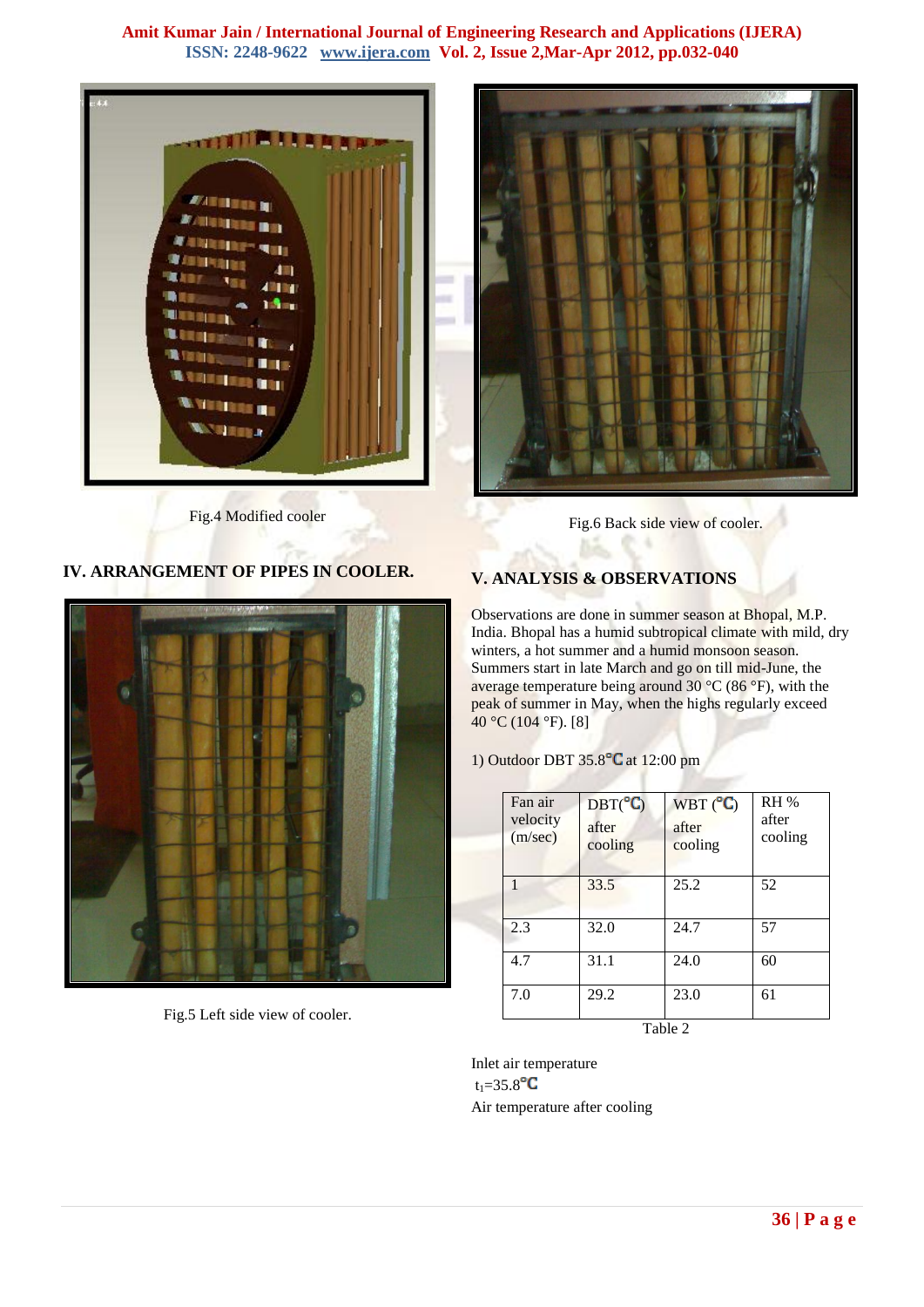$t_2 = 29.2$ <sup>o</sup>C Actual cooling temperature  $t_3=24.5$ <sup>o</sup>C Now efficiency of the cooler at 12:00 pm  $\eta = (t_2-t_3/t_1-t_3)*100\%$  $\eta$  = (29.2-24.5/35.8-24.5)\*100%  $n = 71.2%$ 

## 2) Outdoor DBT  $37.1^{\circ}$ C at 02:00 pm

| Fan air<br>velocity<br>(m/sec) | $DBT(^{\circ}C)$<br>after<br>cooling | WBT (°C)<br>after<br>cooling | $RH$ %<br>after<br>cooling |
|--------------------------------|--------------------------------------|------------------------------|----------------------------|
|                                | 33.1                                 | 26.2                         | 60                         |
| 2.3                            | 32.2                                 | 26                           | 62                         |
| 4.7                            | 31                                   | 25.7                         | 63                         |
| 7.0                            | 30.1                                 | 25                           | 64                         |

Table 3

Inlet air temperature  $t_1 = 37.1$ <sup>o</sup>C Air temperature after cooling  $t_2 = 30.1$ <sup>o</sup>C Actual cooling temperature  $t_3=25$ <sup>o</sup>C Now efficiency of the cooler at 02:00 pm

 $\eta = (t_2-t_3/t_1-t_3)*100\%$  $\eta = (30.1 - 25)/37.1 - 25)^*100\%$  $\eta = 72.8\%$ 

3) Outdoor DBT  $39^{\circ}C$  at 04:00 pm

| Fan air<br>velocity<br>(m/sec) | $DBT(^{\circ}C)$<br>after<br>cooling | WBT<br>$C$ ) after<br>cooling | $RH$ %<br>after<br>cooling |
|--------------------------------|--------------------------------------|-------------------------------|----------------------------|
|                                | 35.1                                 | 28.3                          | 62                         |
| 2.3                            | 34                                   | 28                            | 65                         |
| 4.7                            | 33.3                                 | 27.7                          | 66                         |
| 7.0                            | 32                                   | 27<br>.                       | 68                         |

Table 4

Inlet air temperature  $t_1=37.1$ <sup>o</sup>C Air temperature after cooling  $t_2 = 30.1$ <sup>o</sup>C

Actual cooling temperature  $t_3=25^\circ \text{C}$ Now efficiency of the cooler at 04:00 pm

 $\eta = (t_2-t_3/t_1-t_3)*100\%$  $\eta = (32 - 27/39 - 27)^*100\%$  $\eta = 71.4\%$ 

## **VI. RESULT & DISCUSSION**

At 12:00 pm



Graph 1. Between DBT  $(^{\circ}C)$  after cooling and velocity (m/sec)





Graph 2. Between DBT  $(^{\circ}C)$  after cooling and velocity (m/sec)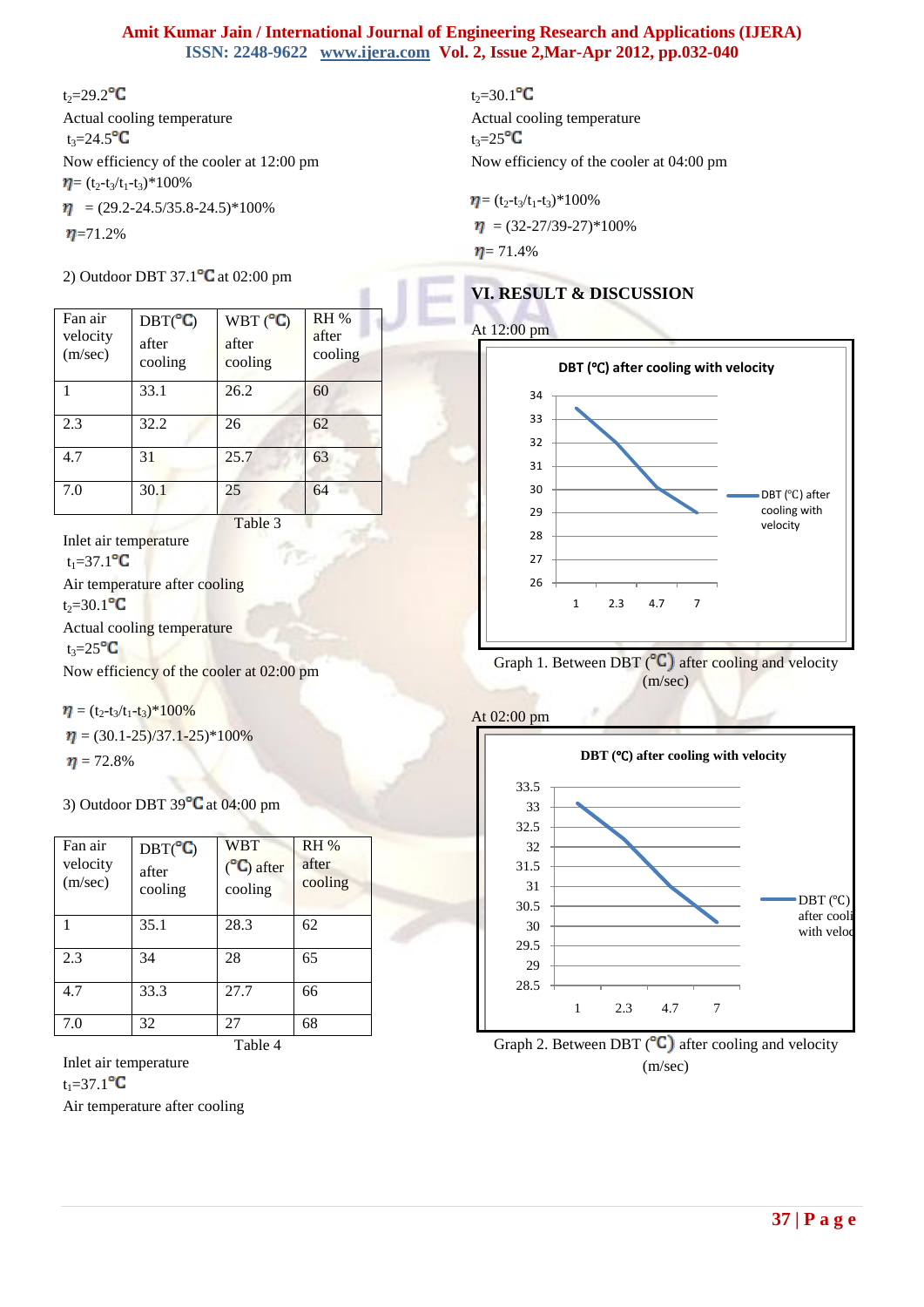







Graph 4. Between RH % after cooling and velocity (m/sec)



Graph 5. Between RH % after cooling and velocity (m/sec





Graph 6. Between RH % after cooling and velocity (m/sec)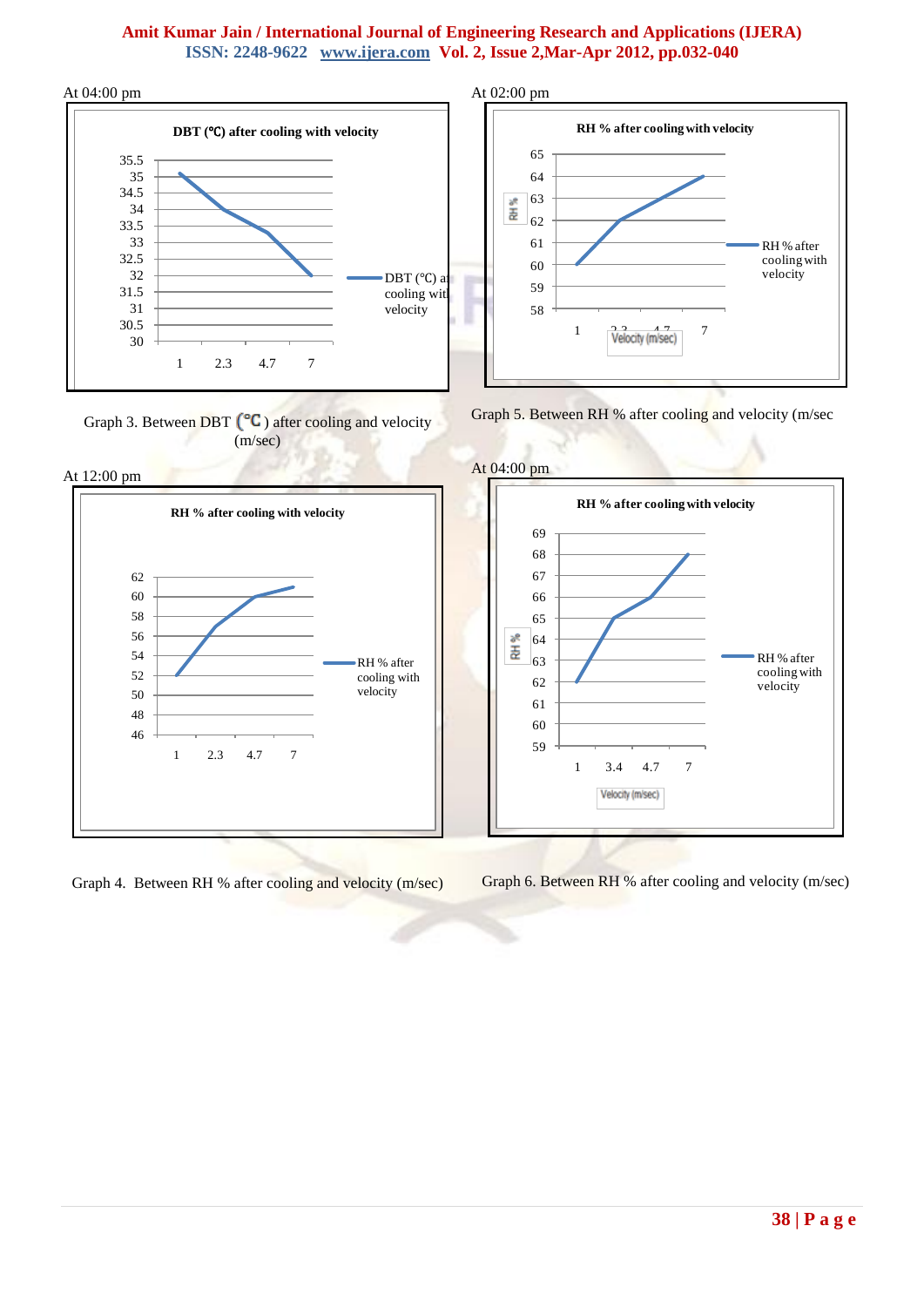#### At 12:00 pm



Graph 7. Between RH % and DBT  $(^{\circ}C)$  after cooling

#### At 02:00 pm



Graph 8. Between RH % with DBT  $(^{\circ}C)$  after cooling





## Graph 9. Between RH  $%$  and DBT ( ${}^{\circ}C$ ) after cooling



Graph 10.